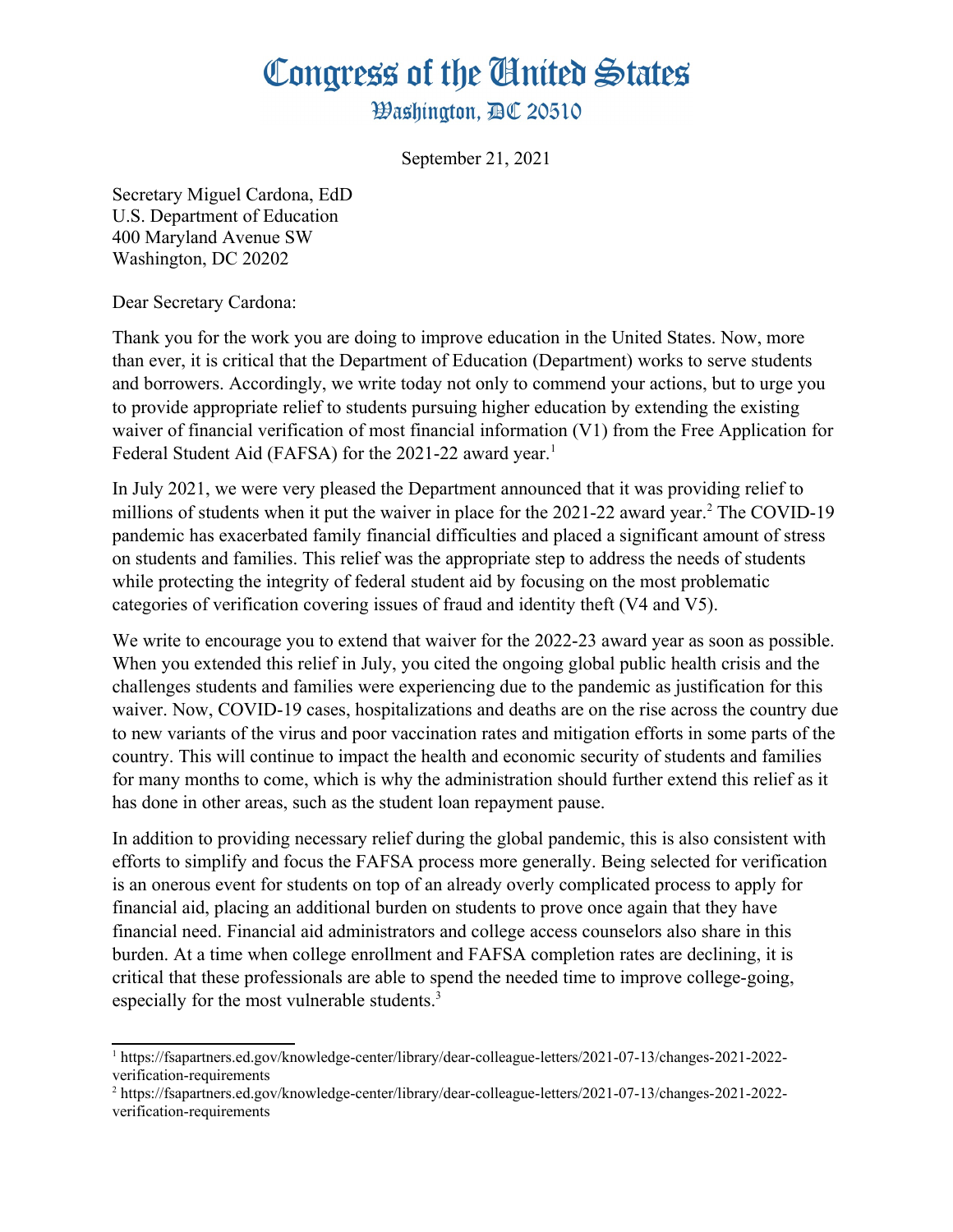This is also an issue of equity. Verification disproportionately affects low-income students, especially the 20 percent of Pell-eligible applicants from families with incomes so low that they do not file tax returns.<sup>[4](#page-1-0)</sup> One recent analysis shows that students in majority-minority neighborhoods are selected for verification at a rate higher than those in majority white neighborhoods, a rate 1.8 times higher for students in majority-Black neighborhoods and 1.4 times higher in majority-Latino neighborhoods.<sup>[5](#page-1-1)</sup>

Beyond burdensome, the current process is ineffective and inefficient. The federal government audits a significant share of students seeking financial aid, selecting approximately 25 percent of all FAFSA files for verification, compared to less than two percent of all federal tax returns.<sup>[6](#page-1-2)</sup> Yet, recent data show that the verification process rarely results in a significant change to a student's grant amount. For example, in the 2018-19 award year, 72 percent of Pell Grant recipients selected for verification saw no change in their grant, and another 9 percent saw a change of less than \$500.<sup>[7](#page-1-3)</sup> A more targeted approach would be more effective. In fact, those data show that the Department's prior efforts to improve verification helped to recover more federal dollars, even though fewer students were selected for verification.

As stewards of taxpayer dollars, we understand the importance of protecting the integrity of federal financial aid programs by preventing fraud and abuse. However, that goal should not come at the cost of the low-income students who need financial aid to pursue higher education. We applaud the current efforts to improve this flawed process, such as the passage and implementation of the FUTURE Act of 2019 and the FAFSA Simplification Act of 2020. Their eventual implementation should help to reduce the need for verification and improve the process of applying for financial aid. The Department should continue these efforts, but recognizing the continued public health crisis, it should also use its authority to waive the 2022-23 income verification requirements as soon as possible. Given the upcoming October 1 release of the FAFSA for the 2022-23 award year, the extension of the waiver is an urgent concern because students could be managing two separate verification processes for each award year, creating unnecessary confusion for students and increased burden on colleges and universities.

Thank you for your consideration of this request.

Sincerely,

<sup>3</sup> https://www.studentclearinghouse.org/blog/spring-2021-college-enrollment-declines-603000-to-16-9-millionstudents/: https://www.insidehighered.com/admissions/article/2021/07/19/report-fafsa-completion-fell-48-percentyear-ended-june-30

<span id="page-1-0"></span><sup>4</sup> https://www.ed.gov/news/press-releases/us-department-education-announces-temporary-changes-federal-aidverification-process-2021-22-award-year

<span id="page-1-1"></span><sup>&</sup>lt;sup>5</sup> https://www.washingtonpost.com/education/2021/02/07/fafsa-verification-black-latino-college-aid/

<span id="page-1-2"></span><sup>6</sup> https://www.brookings.edu/blog/brown-center-chalkboard/2021/06/07/fafsa-verification-an-undue-burden-forstudents-and-public-colleges/

<span id="page-1-3"></span><sup>7</sup> https://www.ncan.org/news/520984/NCAN-Conducts-First-Comprehensive-Review-of-Impact-of-Verification-on-Pell-Grant-Awards